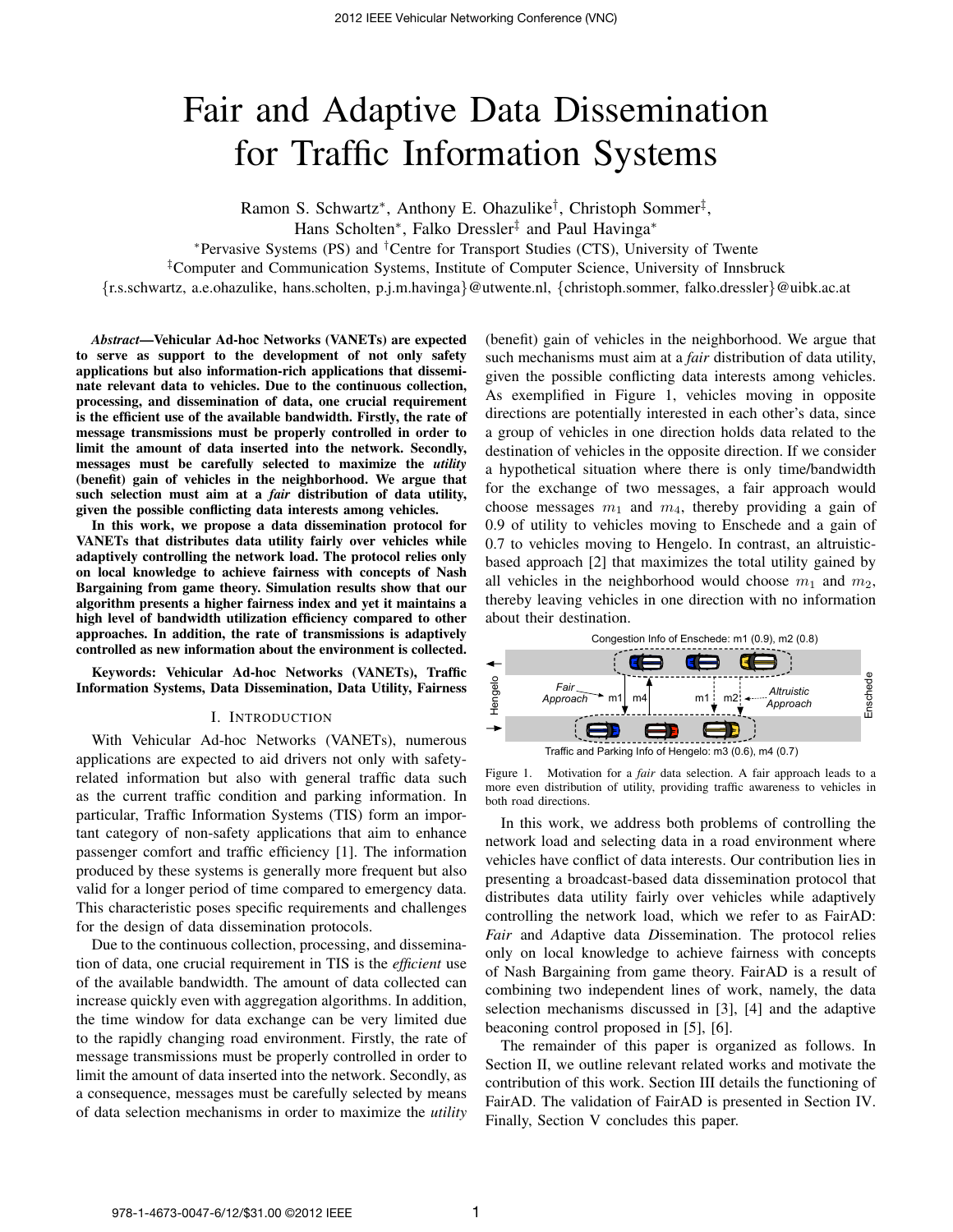#### II. RELATED WORK

One of the earliest works proposing the use of application utility for data selection is [2]. Authors focus on solving scalability issues in disseminating data in VANETs by selecting messages that maximize the total utility gained by all vehicles in the neighborhood. Differently, authors in [7] introduce a protocol that allows content to remain available in areas where vehicles are most interested in it. A detailed study of using utility to reduce the uncertainty of sensor data gathered by vehicles is presented in [8]. Similar to this work is [9], where authors consider the average system information age to maintain up-to-date state information among all nearby vehicles. Finally, [10] presents an information dissemination function to maximize the total utility across all applications while respecting communication constraints.

One key aspect missing in these works is the consideration of utility fairness when vehicles have conflicting interests. Although in [11] authors introduce the concept of applicationutility-based fairness, their focus is on controlling flow rates in time-constraint data traffic. Similar to our work is [12]. However, the data selection considered is restricted to only pairs of vehicles. In [3], we go one step further and present a generalized and fully distributed approach for utility data selection suitable for broadcasting communication.

With respect to controlling the load in the radio channel, numerous works have focused on either adjusting the power level or transmission rate of messages [13]–[15]. However, such works focus mainly on disseminating safety beacons that are valid for a very short period of time to provide cooperative awareness. In this work, we are rather interested in approaches that control the network load when messages carrying application data have to be disseminated throughout the network, for longer distances and timespans.

In this line, the protocol presented in [16] determines the data rate of each vehicle based on the application utility of each message in the transmission queue. Similarly, [17] proposes a method for controlling the network congestion by considering different aspects such as the message priority and vehicles' speeds. Different forms of data aggregation have also been used to improve the quality of information exchanged and reduce the network load inserted into the network. Among works following this approach is the Self-Organizing Traffic Information System (SOTIS) [18]. It stores information in the form of annotated maps of different resolutions and performs information exchange through a specialized MAC protocol. Instead of relying on a ad-hoc network, the PeerTIS [19] builds a peer-to-peer overlay over the Internet by means of cellular network to provide data about the current road traffic conditions.

One major drawback of these solutions is that they either focus on message utility or network load control in order to address scalability issues of data dissemination in VANETs. To the best of our knowledge, the Adaptive Traffic Beaconing (ATB) [5], [6] pioneered an approach that combines both aspects into one adaptive transmission rate control. However, just as with other approaches that define the message utility, it lacks the consideration of utility fairness when vehicles have conflicting interests. In this work, we extend and improve ATB by combining it with concepts introduced in our previous work in [3] to achieve data utility fairness in the neighborhood.

## III. FAIR AND ADAPTIVE DATA DISSEMINATION

FairAD aims to achieve a *fair* distribution of data utility throughout the network while controlling the network load. It consists of two main components: (i) a distributed fair data selection mechanism based on FairDD [3] and (ii) an adaptive periodic protocol based on ATB [5], [6] to control the rate at which messages are broadcast into the network.

#### *A. Utility Function*

For a given application, the utility of a data message refers to the benefit that a vehicle can have by receiving that message. A message utility is calculated based on the current level of "interest" that a vehicle has in the message content depending on the vehicle's current context. For instance, if a message contains information about the vehicle's final destination, the application may consider giving a high utility to this message. However, from the perspective of another vehicle moving towards a different destination, the same information might be considered almost irrelevant. We classify this contextual knowledge into the following categories:

- *Mobility context*: ranges from the complete route of a vehicle to the vehicle direction, speed, mobility history, etc.
- *Data context*: includes the priority of the data message, age, geographical region, etc.

This contextual information can be weighted in a function which attributes a value  $u_{ij}$  to each data message  $m_j$  in view of vehicle  $v_i$ . The normalized utility value is given by:

$$
u_{ij}(\alpha_1 z_1^i(m_j), \alpha_2 z_2^i(m_j), ..., \alpha_l z_l^i(m_j)). \tag{1}
$$

where  $z_k^i \in [0,1]$  with  $k = 1, 2, ..., l$  are the functions for each type of contextual information  $k$  for vehicle  $v_i$  weighted by parameters  $\alpha_k$ . The application is responsible for defining how these functions are combined in  $u_{ij}$ .

#### *B. Data Selection*

To achieve utility fairness in the neighborhood, we propose a distributed data selection mechanism that considers the individual interests of vehicles. FairAD relies on the Nash Bargaining [20] solution from game theory. This solution achieves a compromise between fairness and efficiency. Fairness refers to the symmetry of utility distribution among vehicles and efficiency refers to the total utility distributed. In [20] it is proved that in a convex, closed and bounded set the solution is unique for the axioms: Pareto optimality, symmetry, scale covariance, and independence of irrelevant alternatives.

A vehicle  $v_i$  employing FairAD independently stores its *local* knowledge of the neighborhood into two variables: utility matrix U and vector of accumulated utility  $c_i$ .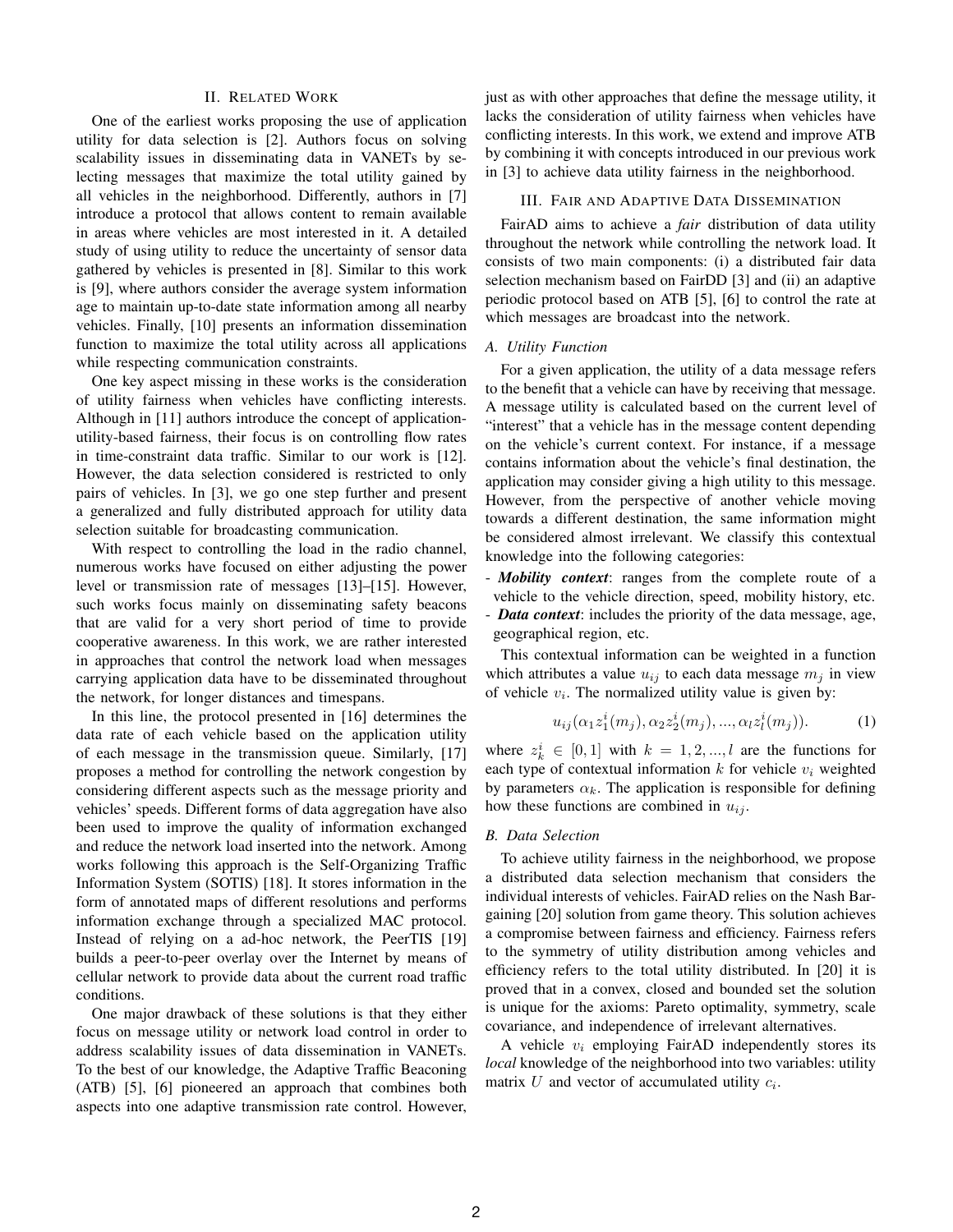Let U be utility matrix for  $h$  vehicles and  $n$  data messages,

$$
U = \begin{pmatrix} m_1 & m_2 & \dots & m_n \\ v_1 & u_{11} & u_{12} & \dots & u_{1n} \\ u_{21} & u_{22} & \dots & u_{2n} \\ \vdots & \vdots & \ddots & \vdots \\ u_{h1} & u_{h2} & \dots & u_{hn} \end{pmatrix}.
$$
 (2)

where  $u_{ij}$  is given by (1). In matrix U, the utility value for each pair  $(v_i, m_j)$  is given. There are *n* distinct data messages to be sent in the neighborhood. For a message to appear in  $U$ , there is at least one vehicle that has not received it yet. If vehicle  $v_i$  already has message j, then  $u_{ij} = 0$ .

One main feature of FairAD is that we take into account the accumulated utility  $c_i$  of each vehicle  $v_i$ . In this way, a vehicle that gained more in previous opportunities will have a lower priority to increase its  $c_i$  in the next data exchange. Nevertheless, since the communication is broadcast-based, such vehicle might still gain non-zero utility from overhearing. Another property of  $c_i$  is that it continually changes depending on the current context of  $v_i$ . A change of context might lead to a change of the message's utility (see Equation (1)), thereby affecting  $c_i$ . For example, when a vehicle moves from one geographical region to another or when a message becomes old. Figure 2 shows the evolution of  $c_i$  when a random vehicle i moves in one of our simulation scenarios. The utility function considered takes into account the vehicle direction, closest distance to message's region, message age, and message priority (detailed in Section IV). A vehicles starts receiving utility but as time goes by or as the vehicles changes its direction, its accumulated utility  $c_i$  begins to fluctuate.



Figure 2. Example of the accumulated utility  $(c_i)$  concept for a random vehicle moving in the city of Enschede, The Netherlands.

The data selection process defines in a distributed manner the next message each vehicles sends and its priority in terms of fairness, given the accumulated utility and messages carried by neighbors in the neighborhood. Each vehicle calculates its optimum solution locally, based on the information received from one-hop neighbors only. This process is defined by Algorithm 1. The input values U and  $\vec{c}$  are the utility matrix and a vector containing the accumulated utility values  $c_i$  of each vehicle, respectively. The algorithm gives as output the message selected  $m_t$  having the highest priority  $P$  among the messages carried by the local vehicle, where lower values of P indicate higher priority.

The core function is described in line 4. The Nash Bargaining solution maximizes the product of the sum of the utility gain  $u_{ij}$  and accumulated utility  $c_i$  of each vehicle. Therefore, in matrix U, message  $m_t$  maximizing  $\prod_{i=1}^h [u_{ij} + c_i]$  will be selected. To guarantee that this product is higher when more neighbors are profiting, we set a lower bound  $\varepsilon = 1$  for  $c_i$ . Each vehicle stops its search when it has the  $m_t$  of the current loop iteration  $r$ , where  $r$  represents the rank of the message with respect to other messages in the neighborhood. However, to prevent transmission redundancies when multiple vehicles have  $m_t$ , a small extra value  $S_v \delta$  is considered for the final priority P (line 8), where  $\delta$  is a constant value (e.g., 0.1) and  $S_v$  is the order of the local vehicle in the list of one-hop neighbors sorted by their distance to the location where  $m_t$  was generated. The goal is to give higher chance for vehicles farther away from the message's event location to broadcast the message first, thereby allowing for a quick data dissemination. Other vehicles carrying  $m_t$  but with lower priority could then cancel and reselect their messages.

## Algorithm 1 FairAD\_DataSelection

**Input:** U,  $\vec{c}$  // *matrix and vector of accumulated utility* 1:  $r \leftarrow 0$  // *counter to define the final message rank* 2:  $J \leftarrow \{0, 1, ..., n\}$ 3: while  $U \neq \emptyset$  and  $r < r_{max}$  do 4:  $t \leftarrow \arg \max_{j \in J} \prod [u_{ij} + c_i]$ 5: **if** this vehicle has  $m_t$  then 6: **if** number of neighbors with  $m_t > 0$  then 7: sort vehicles by distance from event location 8:  $r \leftarrow r + (S_v \delta)$  //  $S_v$  *is the order of this vehicle* 9: end if 10:  $P \leftarrow \left(\frac{r}{r_{max}}\right)$ 11: **return**  $m_t$ , P // *message selected and its priority* 12: end if 13: remove  $m_t$  from  $U$ 14: remove  $t$  from  $J$ 15:  $r \leftarrow r + 1$ 16: end while // *no message selected, try again later*

Whenever a message is not selected,  $U$  is updated (lines 13– 14) and the next optimum result is calculated in the following iteration. The final value of P lying in the interval  $[0, 1]$  is defined in line 10. The maximum message rank  $r_{max}$  serves to limit the number of messages considered in each data selection in order to: (i) control how spread messages are in the interval  $[0, 1]$ ; and (ii) prevent long processing time when a large number of messages is available in the neighborhood. Reaching  $r_{max}$  and not selecting a message is an indication that this vehicles has messages with lower priority compared to its neighbors and can try later. The vehicle runs the algorithm again as soon as new information about the environment is received, as we describe in the following sections.

The complexity of Algorithm 1 is upper-bounded by the search of the maximum product in line 4. In the worst case, i.e., when  $r_{max} = n$ , in total  $h \sum_{a=0}^{n} [n - a]$  operations are performed, where  $h$  and  $n$  are the number of vehicles and messages in the neighborhood, respectively. As the number of vehicles  $h$  is always limited by the transmission range employed by neighbors, the complexity comes down to  $O(n^2)$ .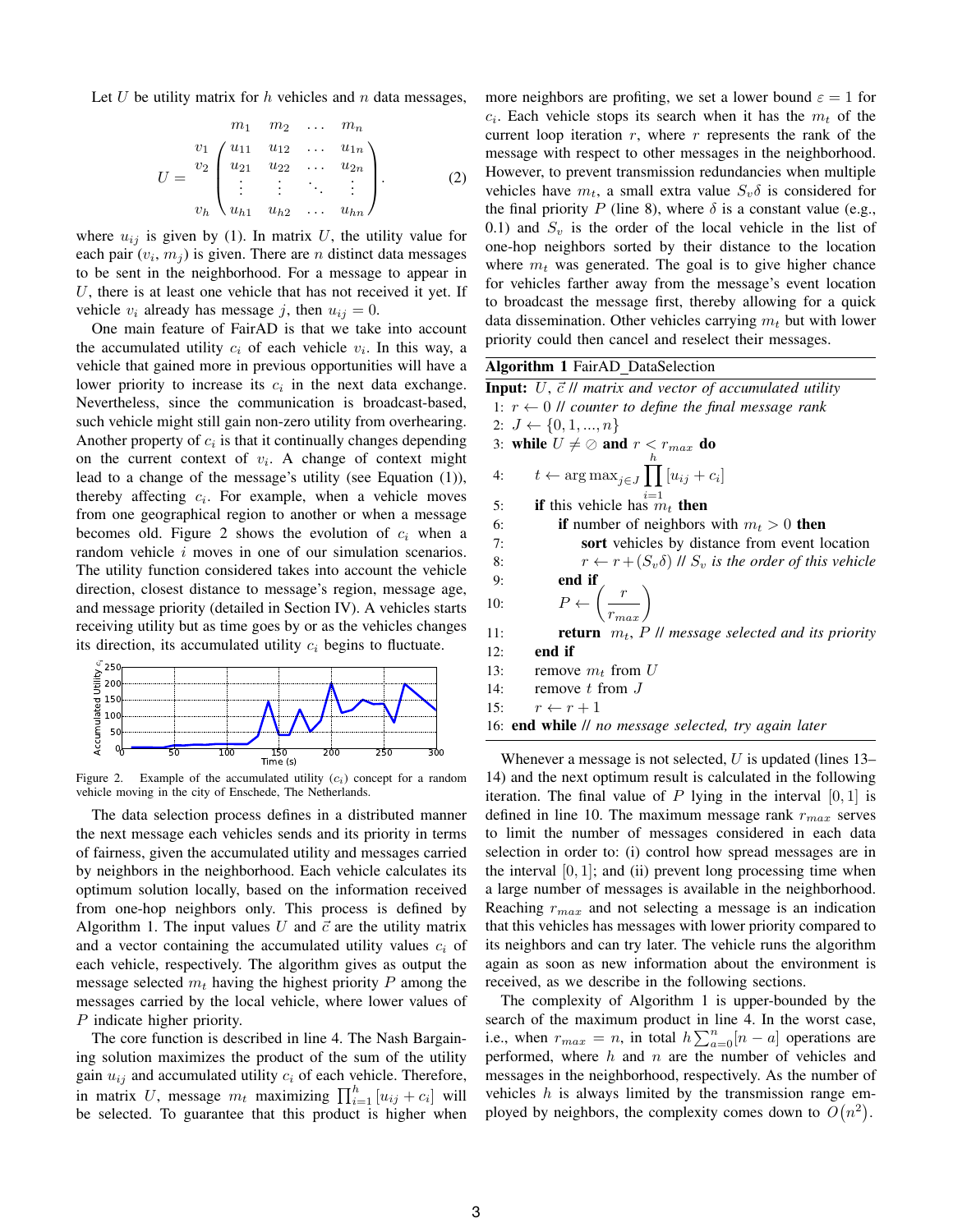#### *C. Adaptive Message Intervals*

We propose the use of Adaptive Traffic Beacon (ATB) [5], [6] as our means to control the rate at which messages are transmitted in the network. ATB is designed to ensure a congestion-free channel by preventing packet loss (collisions) while reducing the messages's end-to-end delay. To achieve its goal, ATB adaptively controls the *interval* between transmissions of a given vehicle by relying on two metrics: (i) the *channel quality* C and (ii) the *message priority* P.

The message priority  $P$  determines the importance of each message in the current network context, i.e., in the current set of neighbors. It allows messages with higher priority to be transmitted first. In ATB's implementation in [5], [6], P combines and weighs specific metrics, namely, the data age, distance to event source, distance to the next Road-Side Unit (RSU), and how well the information has already been disseminated. However, different applications may require different metrics to be considered. In addition, one aspect missing in this calculation is the different interests that vehicles might have in a certain message. To this end, we improve the calculation of P by considering our generalized *utility* function as described in Section III-A. In this manner, we provide a flexible framework for applications to define which aspects to consider according to their specific needs. More importantly, we use our algorithm described in Section III-B to provide a fair distribution of utility among neighbors without compromising efficiency in terms of the total utility distributed. Therefore,  $P$  is the priority of the message selected by Algorithm 1 according to the Nash Bargaining principle.

The channel quality  $C$  combines three different network metrics in order to estimate the availability of channel resources as detailed in [5], [6]:

i) Number of collisions or bit errors  $K$  observed in the last time interval. It gives an estimate of the recent load on the channel:

$$
K = 1 - \left(\frac{1}{1 + \text{\# collisions}}\right). \tag{3}
$$

ii) The current Signal to Noise Ratio (SNR) as perceived in the last transmission estimates the current transmission quality. It is denoted as  $S$ :

$$
S = \max\left\{0; \left(\frac{\text{SNR}}{\text{max. SNR}}\right)^2\right\}.
$$
 (4)

iii) Finally, number of neighbors  $N$ , i.e., neighborhood density, is used to predict the probability of other transmissions in the next time interval:

$$
N = \min \left\{ \left( \frac{\text{\# neighbors}}{\max. \text{\# neighbors}} \right)^2; 1 \right\}. \tag{5}
$$

In order to give higher weight to metrics K and S, factor  $w_C \geq 1$  is used to combine the three components as follows:

$$
C = \frac{N + \left[\omega_C \left(\frac{S + K}{2}\right)\right]}{1 + \omega_C}.
$$
 (6)

The combination of both parameters  $C$  and  $P$  is given by  $(7)$ . Smaller values of C and P represent a better channel and a higher priority, respectively. Therefore, when both values are zero  $I = I_{min}$ , i.e., the shortest interval allowed, where  $I \in [I_{min}, I_{max}]$ . The weight of each parameter is determined by factor  $w_I$ . The quadratic form in both parameters C and P is used to quickly reduce  $I$  when the channel quality improves and/or when the message priority increases.

$$
I = I_{min} + [(I_{max} - I_{min})(\omega_I C^2 + (1 - \omega_I)P^2)].
$$
 (7)

#### *D. Adaptive Periodic Protocol*

We propose an adaptive protocol that continually reevaluates the next data message to be sent and its priority, whenever new information about the environment is received. Two types of messages are defined: *hello* messages and *data* messages.

As explained previously, the data selection mechanism proposed in Section III-B depends on the current contextual knowledge acquired by each vehicle to build matrix  $U$ . For this purpose, we define auxiliary *hello* messages that are broadcast continually by each vehicle. Each hello message sent by vehicle  $v_i$  contains a summarized list of data messages carried by  $v_i$  with information such as age and the geographical region where each message was generated. In addition, these messages include up-to-date information about the vehicle such as the vehicle's ID, direction, final destination and accumulated utility  $c_i$ . The information about the vehicle is always included in the header of each hello message. However, to guarantee an upper-bound for the processing time of Algorithm 1, the list size is kept under the maximum message size allowed by the underlying protocol, i.e., 802.11p. In such cases, vehicles are required to include in the list messages that are expected to be most important to other vehicles according to the data selection scheme. This is done by executing Algorithm 1 with only the files carried by vehicle  $v_i$ , i.e., subset  $U_i$ , multiple times without repeating the files chosen in each iteration until the maximum list size is reached.

On the other hand, *data* messages carry the actual data distributed by the application. In contrast to hello messages, data messages are only scheduled when at least one neighbor can benefit from it, i.e., utility  $> 0$ . Therefore, if all neighbors already shared their messages and no new message is generated, then no more data messages are transmitted.

As defined in [21], vehicles shall be able to accommodate an architecture that supports a control channel (CCH) and multiple service channels (SCHs). Therefore, we define each type of message to be sent in a separate radio channel in order for hello messages not to interfere with the transmission of data messages. The transmission interval for both message types is defined according to (7), where  $I_h$  and  $I_d$  are the intervals defined for hello and data messages, respectively. In particular, we define  $w_I = 1$  for  $I_h$ . As hello messages are equally important,  $w_I = 1$  guarantees that only the channel quality  $C$  is taken into account.

The complete protocol diagram is shown in Figure 3. The upper part of the diagram shows the process of scheduling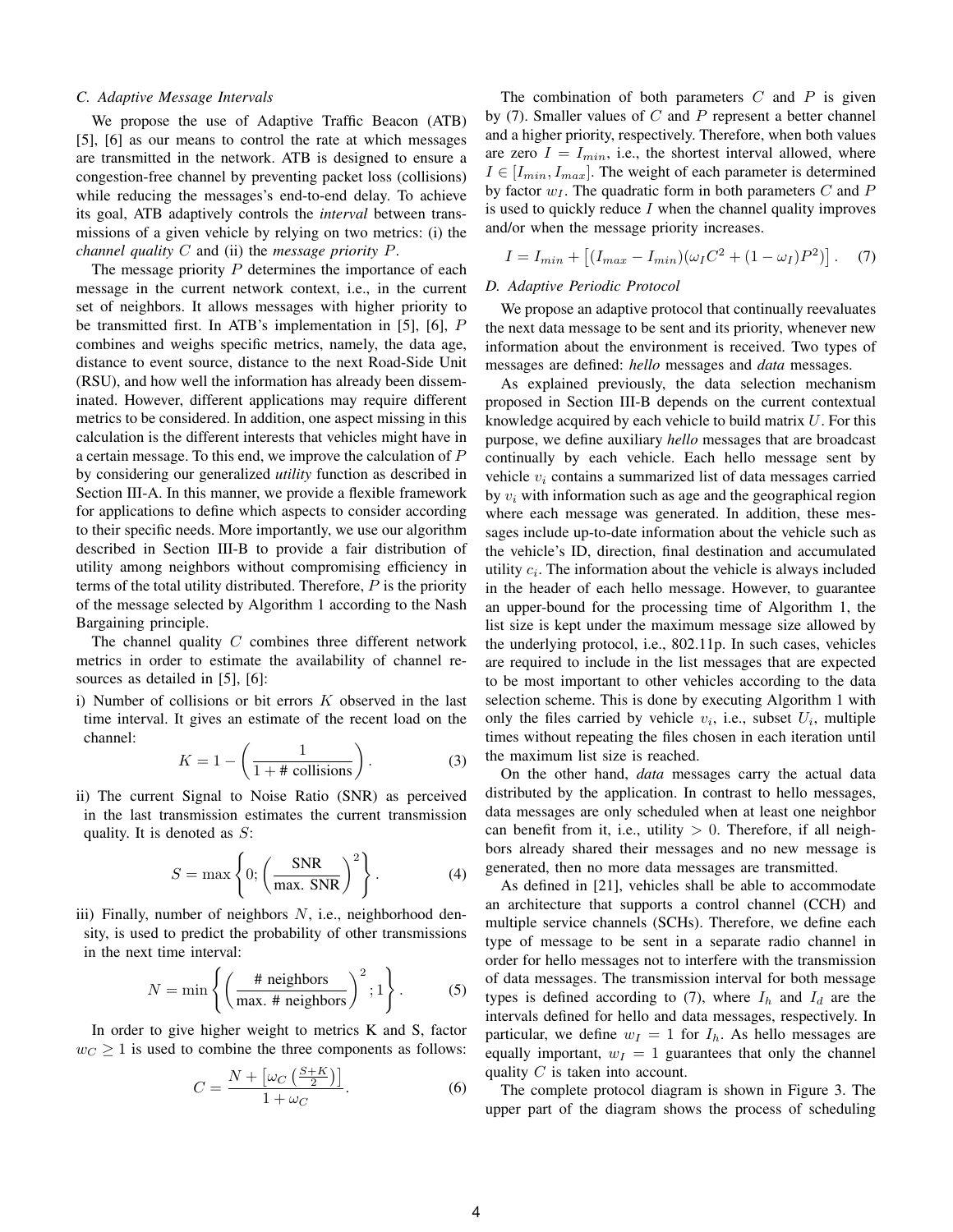

Figure 3. FairAD protocol diagram

and sending hello messages. Whenever  $I<sub>h</sub>$  expires, a hello message is sent and a new one is scheduled. The lower part shows the decision tree for scheduling data messages. A new data message is immediately scheduled if no data message is already scheduled and a new hello message or data message is received from other neighbors. Every data message selection in the function *Schedule data msg* is done by Algorithm 1. The protocol also takes care of canceling previously scheduled messages if new relevant information is received in hello messages or if another neighbor farther away from the message's event location has already disseminated the data message scheduled. In this way, we guarantee an optimum message selection according to the most up-to-date contextual information. After canceling and scheduling a new data, the new interval defined refers always to the last time a message was sent, thereby respecting the condition  $I \in [I_{min}, I_{max}]$ .

## IV. PERFORMANCE EVALUATION

The performance evaluation of FairAD is carried out by means of simulations. Our goal is two-fold: (i) verify the benefits of employing data selection mechanisms in the adaptive periodic data dissemination protocol described in Section III-D and (ii) compare FairAD's data selection with other data selection approaches, namely:

1) *Altruistic*: based on [2], it maximizes the total utility gain for all neighbors as a whole. Thus, it does not consider individual interest. It gives an upper-bound in terms of efficiency for individual message selections.

2) *Max-min*: maximizes the utility of vehicles with the lowest accumulated utility. It is an alternative to Nash Bargaining

| Table I               |  |  |
|-----------------------|--|--|
| SIMULATION PARAMETERS |  |  |

| Physical Layer | Frequency band              | 5.88, 5.89 GHz  |
|----------------|-----------------------------|-----------------|
|                | <b>Bandwidth</b>            | $10$ MHz        |
|                | Transmission range          | $\sim$ 100 m    |
|                | Tx power $\alpha$           | $10 \text{ mW}$ |
|                | FSPL exponent $\alpha$      | 2.2             |
|                | Receiver sensitivity        | $-85$ dBm       |
|                | Thermal noise               | $-110$ dBm      |
|                | Bit Error Rate (BER)        | Based on [24]   |
| Link Layer     | Bit rate                    | 18 Mbit/s       |
|                | CW                          | [15, 1023]      |
|                | Slot Time                   | 13 $\mu$ s      |
|                | <b>SIFS</b>                 | $32 \mu s$      |
|                | <b>DIFS</b>                 | 58 $\mu$ s      |
| FairAD         | $r_{max}$                   | 5               |
|                | δ                           | 0.1             |
|                | max. SNR $(S)$              | 50dB            |
|                | max. # neighbors $(N)$      | 50              |
|                | $w_C$                       | 2               |
|                | $I_{min}$ (hello msg)       | 1 <sub>s</sub>  |
|                | $I_{max}$ (hello msg)       | 5s              |
|                | $w_I$ (hello msg)           | 1               |
|                | $I_{min}$ (data msg)        | $30 \text{ ms}$ |
|                | $I_{max}$ (data msg)        | 60s             |
|                | $w_I$ (data msg)            | 0.5             |
| Scenarios      | Data message size           | 2312 bytes      |
|                | Initial # messages          | 5               |
|                | Max. msg list size in hello | 100             |
|                | $#$ runs                    | 30              |

with respect to achieving fairness [22]. It gives an upperbound in terms of fairness for individual message selections. 3) *No selection*: no utility is considered when selecting a data message. We simply define that messages with lower ID are sent with higher priority.

We use the Veins<sup>1</sup> framework [23] version 2.0-rc2, which is based on both OMNeT++  $4.2.2<sup>2</sup>$  event-driven network simulator and SUMO<sup>3</sup> for road traffic microsimulation. Veins provides realistic models for the 802.11p DSRC PHY and MAC layers, including multi channel operation required by our adaptive protocol in FairAD. At the same time, SUMO allows the creation of scenarios that include realistic mobility patterns such as vehicle overtaking, lane changing, and rely on the well-known Krauß car-following mobility model.

The complete list of simulation parameters is shown in Table I. The parameters for the PHY and MAC layers are defined in such a way that complies with the 802.11p standard. We use channels 5.88 and 5.89 GHz for data and hello messages, respectively. In FairAD, we choose  $r_{max} = 5$  to provide a large separation in time between messages selected by different vehicles in the interval  $[I_{min}, I_{max}]$  and  $\delta = 0.1$ to let vehicles farther away from the message's event location broadcast first. Since hello and data messages are used for different purposes, we set a different interval  $[I_{min}, I_{max}]$  for each type. On the one hand, hello messages should be always broadcast to provide neighborhood awareness. Therefore, we

<sup>1</sup> veins.car2x.org  $^2$  www.omnetpp.org  $^3$  sumo.sourceforge.net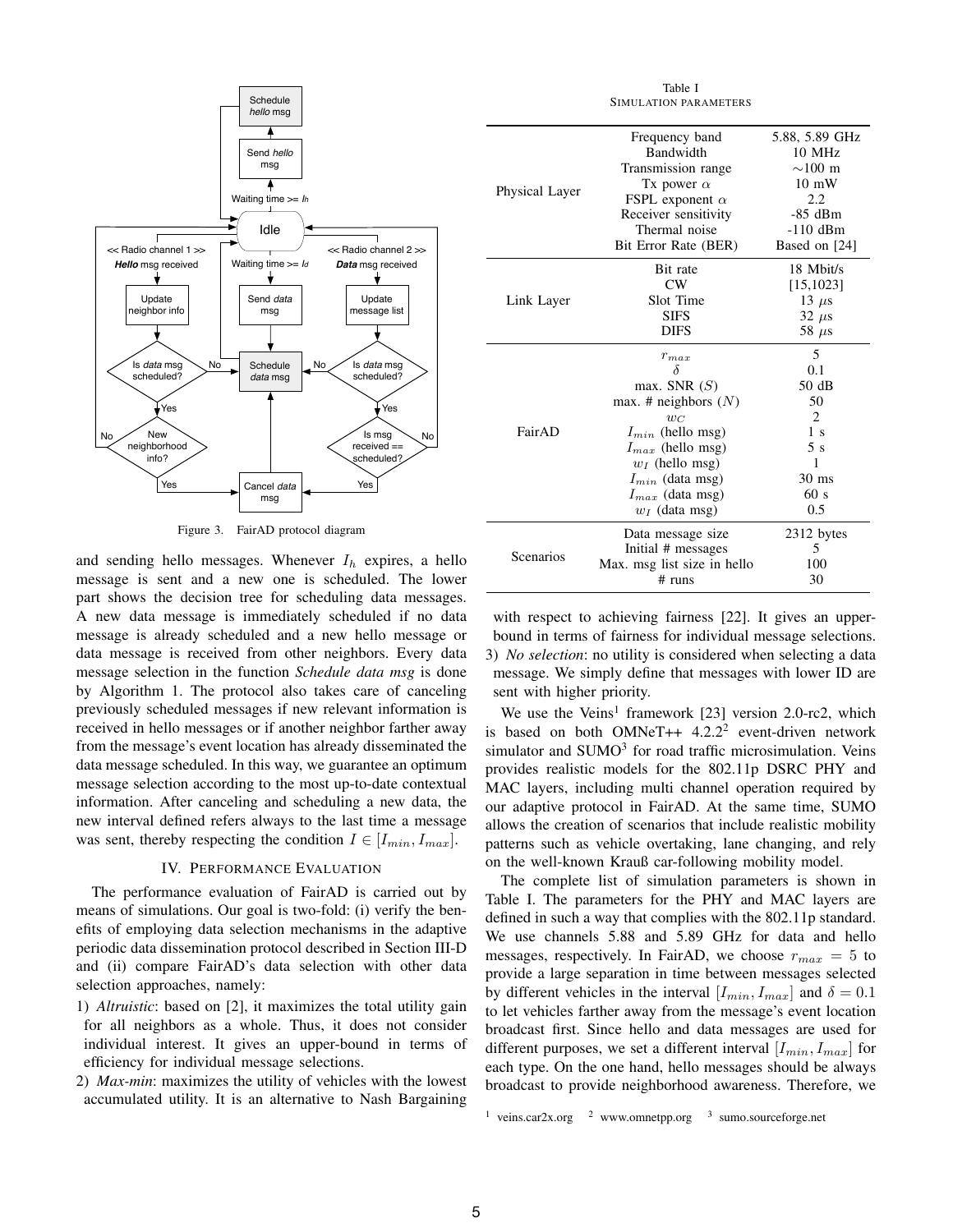limit the range to  $[1, 5]$ . On the other hand, the interval for data messages should be large enough to allow for a separation in time between messages of different priorities. Hence, we set this interval to  $[0.03, 60]$ , as proposed in [5], [6]. We also set a different value to  $w_I$  for each message type, namely,  $w_I = 1$  and  $w_I = 0.5$  for hello and data messages, respectively.  $w_I = 0.5$  assigns equal importance to both channel quality  $C$  and message priority  $P$ . Giving a higher weight to  $P$  is particularly useful for the evaluation of different data selection mechanisms, since differences in priority will be quickly reflected in the interval assigned.

Regarding the utility function, different results can be expected when different contextual information and parameters are considered by an application. Our goal is to define basic functions and parameters that can be common to various applications. The utility function  $u_{ij}$  is defined as the product:

$$
u_{ij} = \beta \left( \alpha_1 z_1^i(m_j) \right) \left( \alpha_2 z_2^i(m_j) \right) \left( \alpha_3 z_3^i(m_j) \right). \tag{8}
$$

which is composed by the contextual knowledge functions:

*Vehicle direction*  $(\alpha_1, z_1^i(m_j))$ : if the vehicle  $v_i$  is going towards the data message's geographical region,  $z_1^i$  returns 1, otherwise it returns 0.1.  $\alpha_1$  is set to 3.

*Closest distance to a message's region*  $(\alpha_2, z_2^i(m_j))$ :

$$
z_2^i(m_j) = 1 - \frac{d^i(c_{m_j})}{\sqrt{x_{max}^2 + y_{max}^2}} \tag{9}
$$

where  $d^{i}(c_{m_{j}})$  is a function which calculates the shortest distance in meters to which vehicle  $v_i$  approaches the message's geographical coordinates  $c_{mj}$  and  $x_{max}$ ,  $y_{max}$  are the maximum x and y cartesian values of the scenario being considered.  $\alpha_2$  is set to 6.

Data age  $(\alpha_3, z_3^i(m_j))$ :

$$
z_3^i(m_j) = 0.999^{t_{mj}} \tag{10}
$$

where  $t_{mj}$  is the time elapsed since the message's generation time and  $\alpha_3$  is set to 1.

*Data priority*  $(\beta)$ : we define three levels of data priority for  $m_i$ :  $\beta \in \{1.0, 0.5, 0.1\}$ . Note that this is a fixed value defined by the application and different from the message priority P defined in Algorithm 1.

Every vehicle begins the simulation with 5 data messages. Each message's geographical coordinates are set to the Cartesian point corresponding to 500 meters away from the vehicle in the opposite vehicle's direction. In this manner, we simulate vehicles that have already passed by the message's geographical region and now carry the message to other regions. The start age of messages is defined as a random number in [0, 300] seconds. The three levels of data priority are assigned for each message according to lane ID number  $ln$  at which the vehicle begin in the simulation by:  $ln \mod 3$ .

Our evaluation considers the following metrics:

- *Jain's fairness index*: calculated each time a vehicle selects and sends a data message; defined as  $(\sum_i^h c_i)^2/(h\sum_i^h c_i^2)$  (see [25]), where h is the number of vehicles in the neighborhood and  $c_i$  is the accumulated utility of each neighbor  $v_i$ after receiving the message selected. It indicates how well data utility is distributed among vehicles.  $1/h$  and 1 are the worst and best cases, respectively.

- *Utility per data messages received*: shows the bandwidth utilization efficiency of the approach in terms of how much utility is gained per each data message received on average.
- *Total number of transmissions*: the total number of *data* messages transmitted on average by an arbitrary vehicle. It indicates how well the adaptive periodic protocol copes with changes in the network load.
- *Delay*: the average amount of time taken from the message's generation until it is received by vehicles that will be traveling to the area to which the message relates. The area radius is defined as:  $\frac{1}{4}\sqrt{x_{max}^2 + y_{max}^2}$ , where  $x_{max}$  and  $y_{max}$  are the maximum x and y cartesian values of the scenario being considered.

In the next sections, we show the applicability of FairAD in both an urban scenario with increasing data message list sizes (Section IV-A) and a highway scenario with increasing network densities (Section IV-B).

## *A. Urban scenario with increasing data message list sizes*

In this section, we compare FairAD with approaches 1–3 when increasing the maximum size allowed for the message list that is included in hello messages. In this way, we evaluate the impact of how much awareness is necessary for vehicles to efficiently select and distribute data in the neighborhood. We vary the maximum number of messages from 0 to 20, where zero means that vehicles are limited to select messages based only on its local list. In this scenario, vehicles receive on average from 30 to 40 messages in the simulation time.

We consider a sparse urban scenario by taking a map fragment of the city of Enschede, The Netherlands. This segment has an area of  $3.5 \times 4 \text{ km}^2$  and was retrieved with OpenStreetMaps<sup>4</sup> . The number of vehicles simultaneously moving increases linearly with time from 0 to 200, with a total of 300 generated. Vehicles' speeds vary from 0 to 100 km/h. Simulations consist of 30 runs of 300 seconds.

Figure 4(a) shows the results of applying the Jain's fairness index. Specially for FairAD and Max-min, the level of fairness increases as more information about the messages available in the neighborhood is known. As these approaches focus on fairness, more contextual information enables a more precise data selection that will please individual interests of vehicles.

With more messages in the list, vehicles are also able to transmit fewer messages and more efficiently as shown in Figures 4(b) and 4(c). Notably, Altruistic and FairAD are able to increase efficiency and choose messages with highest utility to be distributed, thereby outperforming Max-min and No selection in terms of the utility per message ratio. In contrast, Max-min aims only to increase the utility gain of vehicles with lowest accumulated utility, which compromises the efficiency in terms of the total utility distributed.

```
4 www.openstreetmap.org
```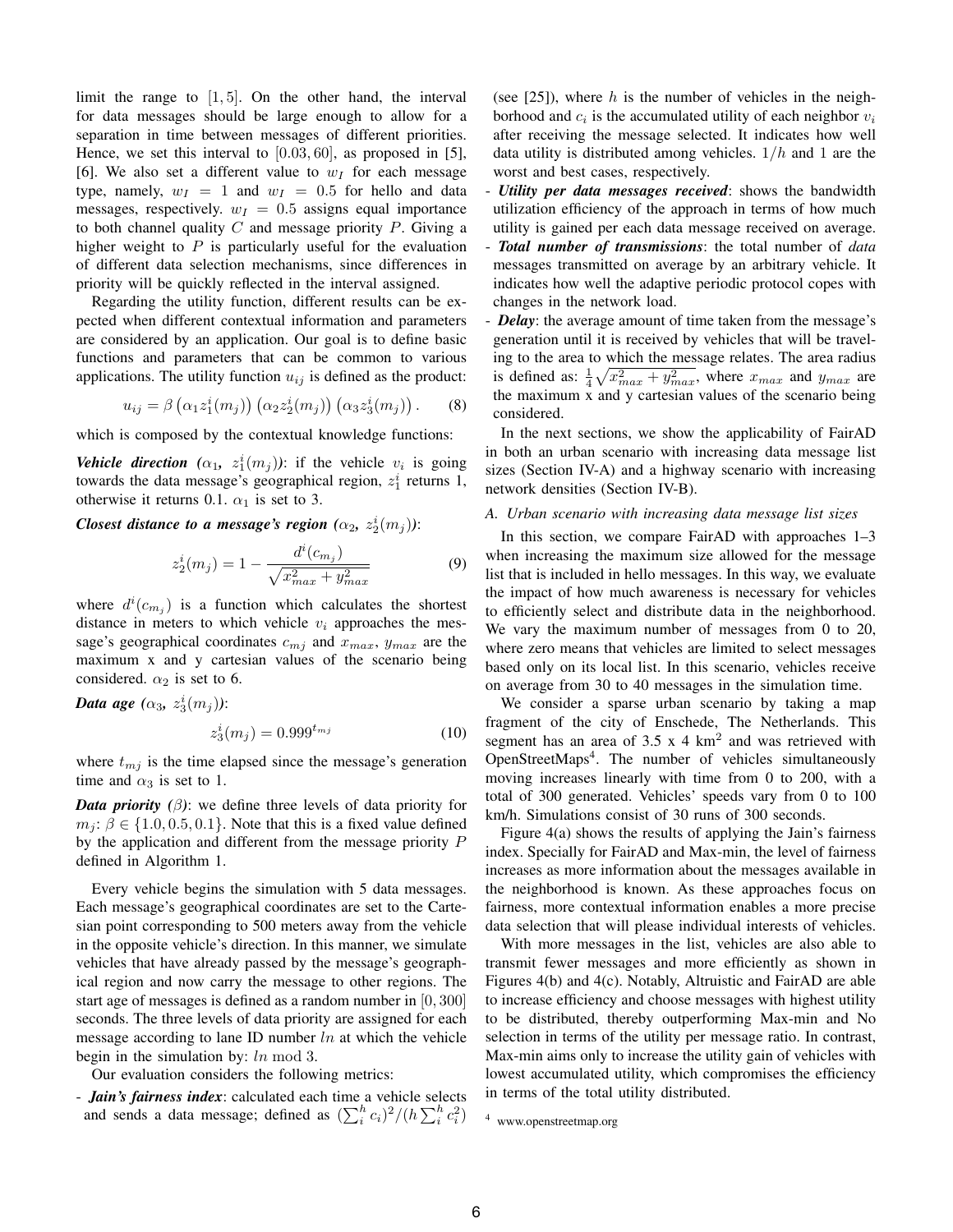

Figure 4. Results with 95% confidence intervals for increasing sizes of the data message list included in hello messages

Finally, Figure 4(d) shows the results for the average delay. All approaches benefit from increasing the message list size, as vehicles can keep track of messages that have already been received by other vehicles and avoid duplicate broadcasts. However, applying data selection leads to lower delay values compared to No selection. Since the direction and final destination of vehicles are considered in the utility calculation, mechanisms considering utility in the data selection are able to distribute messages more quickly to "interested" vehicles that are actually traveling towards the message's event region.

Overall, increasing the message list size allows for data selection methods to better achieve their specific goals of efficiency (Altruistic), fairness (Max-min), and both (FairAD). This is true even for small list sizes, thanks to the policy adopted to include messages that are predicted to be most beneficial to other neighbors. Notably, FairAD achieves the best compromise between fairness and efficiency.

### *B. Highway scenario with increasing network densities*

We consider a highway scenario with densities varying from 5 to 100 vehicles/km/lane. Simulations consist of 30 runs of 100 seconds. The road is a 1-kilometer straight highway with two lanes in each road direction. The speed of vehicles reaches a maximum of 120 km/h in very sparse scenarios. When increasing the density, the speed varies according to the Krauß mobility model, i.e., the higher the density is, the slower vehicles move. Note that the space between vehicles varies, with small traffic jams occurring in each road end. Thus, the number of data exchanges and, consequently, results do not present a perfect linear behavior with increasing densities.

Figure 5(a) shows the results of applying the Jain's fairness index for various densities. FairAD and Max-min show up to 15% and 25% higher fairness index compared to Altruistic, respectively. No selection shows a higher value compared to FairAD, which is simply a result of the criteria used by No selection to assign messages' priority: messages with lower ID are selected first and thus similar utility values are distributed.

As the density increases, the adaptive protocol based on ATB properly controls the network load by increasing the time interval between transmissions with higher values of  $C$  in Equation (7). This results in a lower number of transmissions for all methods (Figure  $5(c)$ ). The number of transmissions varies between data selection methods due to their differences in selecting the message priority  $P$  of the same equation. With fewer messages transmitted, methods that aim at efficiency such as Altruistic and FairAD show an improvement in the utility per message ratio and outperform Max-min and No selection, as shown in Figure 5(b). However, this comes at the cost of decreasing their performance in terms of fairness.

Finally, as pointed out previously, employing data selection mechanisms clearly helps decrease the average delay compared with No selection, as shown in Figure 5(d).

These results show that FairAD is able to adaptively distribute data utility fairly over vehicles and properly control the network load for increasing network densities.

### V. CONCLUSION AND FUTURE WORK

This paper has presented FairAD, a dissemination protocol that utilizes the available bandwidth efficiently by maximizing the data utility gain of vehicles in the neighborhood and controlling the network load inserted into the network. It combines both a data selection algorithm to distribute application data utility fairly over vehicles and an adaptive transmission rate control to limit the number of messages broadcast.

Simulation results verify the benefits of employing data selection mechanisms in terms of efficiency and delay in delivering relevant data to interested vehicles. In comparison with other approaches, FairAD presents a higher fairness index and yet it maintains a high level of bandwidth utilization efficiency. In every scenario considered, the protocol shows to